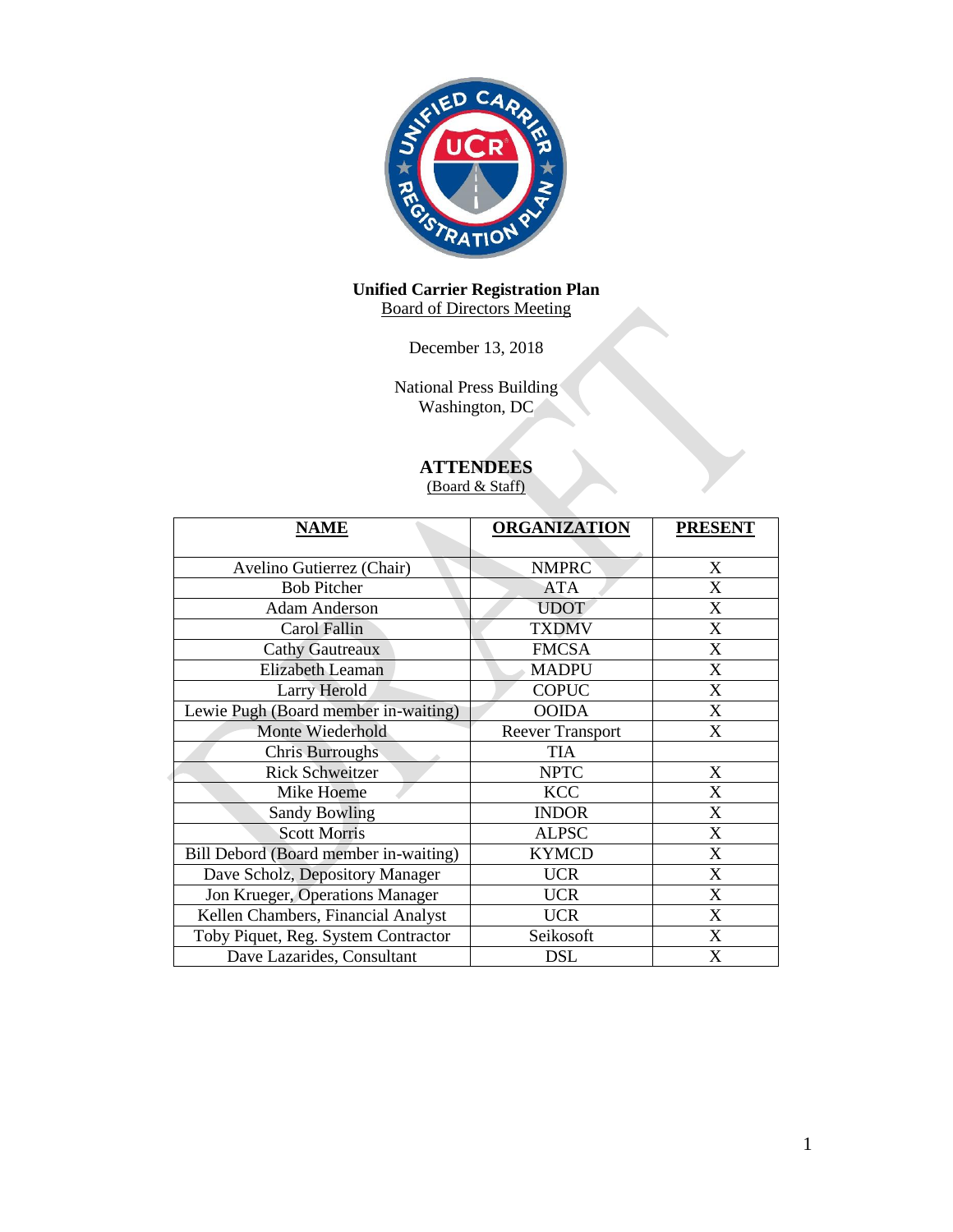# **Proposed Agenda**

### **Welcome, Call to Order & Introductions**

Chair Avelino Gutierrez called the meeting to order at 11:01 a.m. Board members present and on the conference call introduced themselves, followed by guests and contractors.

### **Verification of Meeting Notice**

Mr. Gutierrez confirmed that the meeting notice was published in the Federal Register on November26, 2018.

### **Review & Approval of Agenda & Setting of Ground Rules**

It was requested that the report of FMCSA be moved up on the agenda and that the presentation of the 2019 proposed operating budget be listed first under Finance Subcommittee Report. A MOTION was MADE and SECONDED to adopt the agenda as revised. THE MOTION CARRIED.

#### **Approval of Minutes of the November 8, 2018 UCR Board Meeting**

A MOTION was MADE and SECONDED to approve the minutes from the November 8, 2018 UCR Board meeting as presented. THE MOTION CARRIED.

#### **Report of FMCSA**

Deputy Administrator Cathy Gautreaux provided an update on recent activity at FMCSA. She reported that the 2019 fee adjustment and recent Board appointments are still under review.

#### **Critical Issues**

- **2019 UCR Fee Rulemaking (update, if any)** No additional update.
- **Presentation by the National School Transportation Association** *Discussion & possible Board action*:

Representatives from the NSTA presented to the Board and answered questions.

A MOTION was MADE and SECONDED amend the UCR Agreement by adding the following provision:

"Carriers primarily engaged in intrastate school bus operations may exempt their intrastate school buses beginning with the 2019 UCR registration year and continuing in subsequent years."

THE MOTION CARRIED.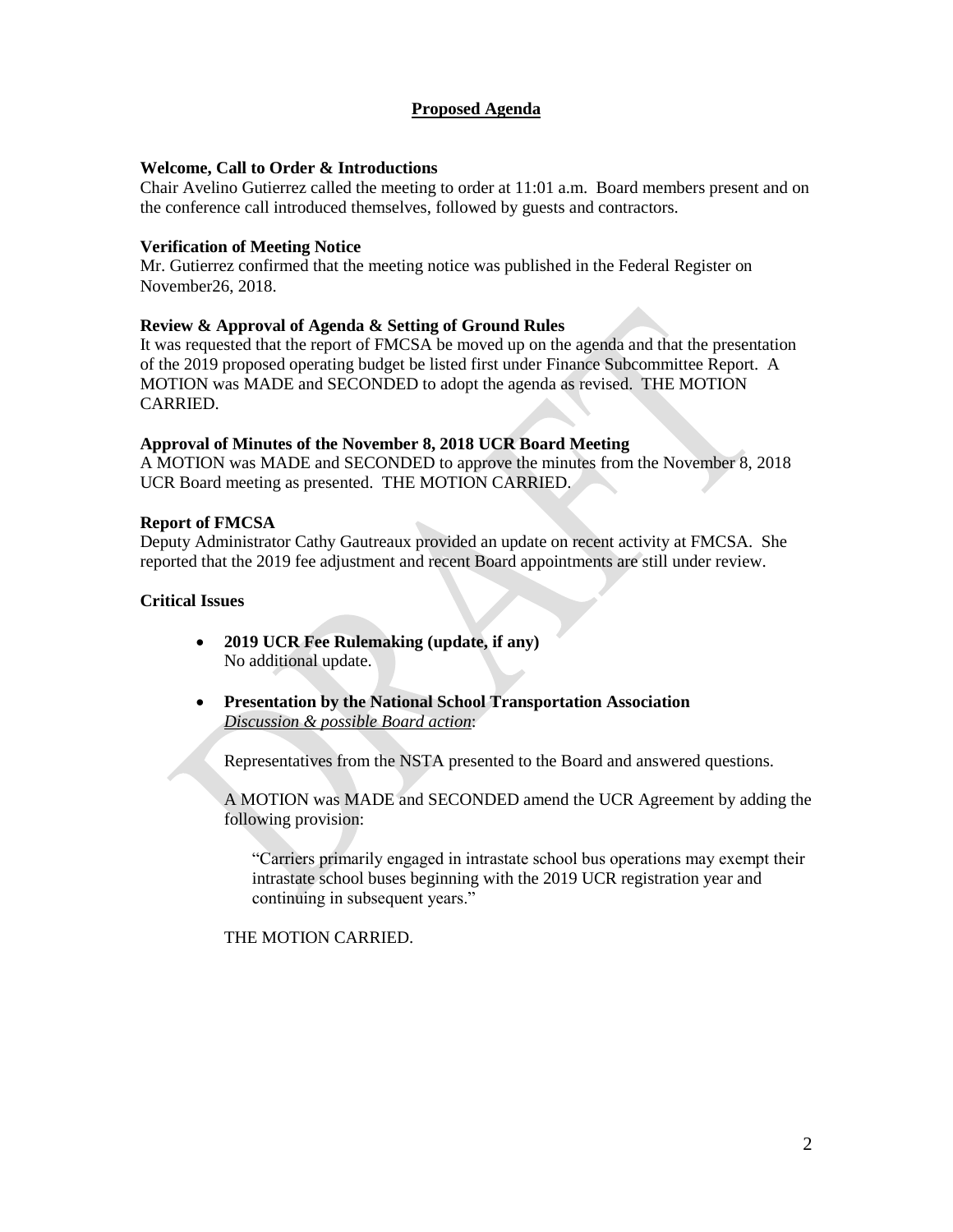# **Finance Subcommittee report**

*Discussion & possible Board action*:

# o **2019 proposed operating budget**

Depository Manager Dave Scholz presented the proposed 2019 UCR operating budget and answered questions. A MOTION was MADE and SECONDED to adopt the budget as presented. THE MOTION CARRIED.

Mr. Scholz presented preliminary operating budgets for 2020 and 2021 and answered questions. A MOTION was MADE and SECONDED to adopt, on a preliminary basis, the 2020 and 2021 budgets. THE MOTION CARRIED.

# o **2020-2021 UCR fee recommendation**

Mr. Scholz and Scott Morris presented a proposal for adjusting UCR annual fee levels in 2020 and 2021 and answered questions. A MOTION was MADE and SECONDED to adopt the proposal. THE MOTION CARRIED.

The Board instructed staff to execute a transmittal (mail, email & fax) to the U.S. Department of Transportation.

# o **Review investment options**

Mr. Scholz presented the Finance Subcommittee's recommendation to accept a proposal from SunTrust bank to invest a portion of UCR's finances in a secure, extremely low risk portfolio.

A MOTION was MADE and SECONDED to accept the proposal. THE MOTION CARRIED.

# **UCR Registration System Subcommittee report**

A MOTION was MADE and SECONDED to table the issue of permit agent access and functionality within the National Registration System was tabled. THE MOTION CARRIED.

# **Updates Concerning UCR Legislation**

There was no update.

# **Contractor Reports**

**UCR Administrator (Kellen)** 

Mr. Scholz, along with Operations Manager Jon Krueger, reviewed the monthly management report from Kellen and answered questions.

**DSL Transportation Services, Inc.**

Dave Lazarides reviewed the latest report on FARs collections and answered questions. The Board instructed staff to ensure that the written FARs update be included in future Board packets.

**Seikosoft** 

Toby Piquet reported on recent activity related to the new National Registration System and answered questions.

It was suggested that a new UCR Training Subcommittee be established. Mr. Gutierrez and Mr. Krueger agreed to discuss further.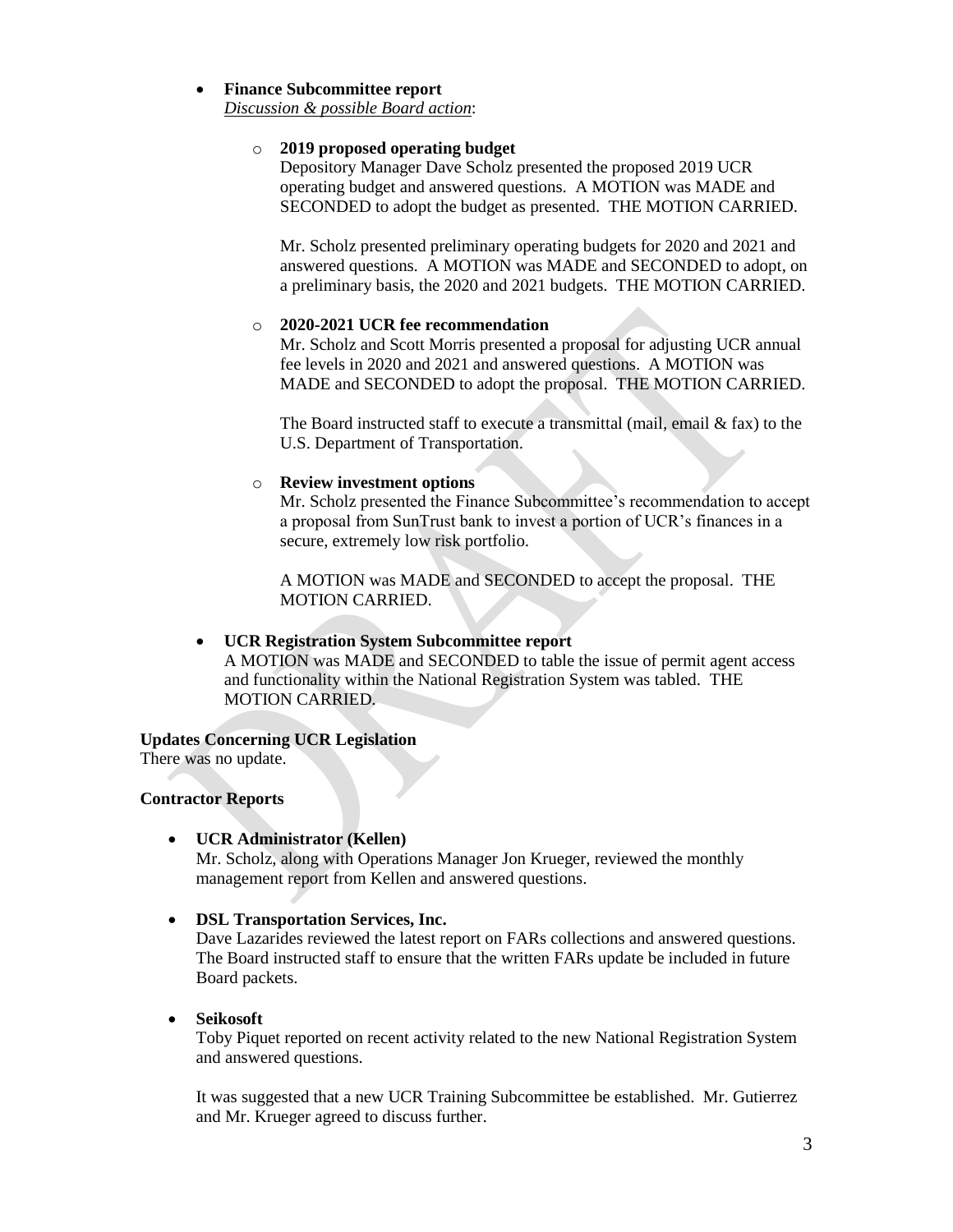#### **Subcommittee Reports** (not previously covered)

\*Note: Dispute Resolution awaiting appointment of new Chair, so not included on agenda

**Audit Subcommittee**

Mike Hoeme reported that the Audit Subcommittee is recommending that during annual carrier audits, states close out their FARs prior to executing any random audits of carriers. Audits for carrier retreat from Tier 6 and Tier 5 will remain mandatory.

- **Procedures Subcommittee**  No update.
- **Industry Advisory Subcommittee** No update.

# **Old/New Matters**

Mr. Scholz reviewed the operating expenses report through November 30 and answered questions.

# **Future UCR Meetings**

# **Board of Directors**

Teleconferences

- February 28, 2019 at Noon ET
- March 28, 2019 at Noon ET
- May 2, 2019 at Noon ET

# In person

- $\bullet$  January 29, 2019 (Tampa, FL)
- $\bullet$  June 4, 2019 (Rapid City, SD)

# **Subcommittees**

# Teleconference

Audit Subcommittee

- December 19, 2018 at 2 pm ET (Washington, DC)
- March 13, 2019

Registration Subcommittee

April 11, 2019

Finance Subcommittee

• April 18, 2019

# Procedures Subcommittee

• April 30, 2019